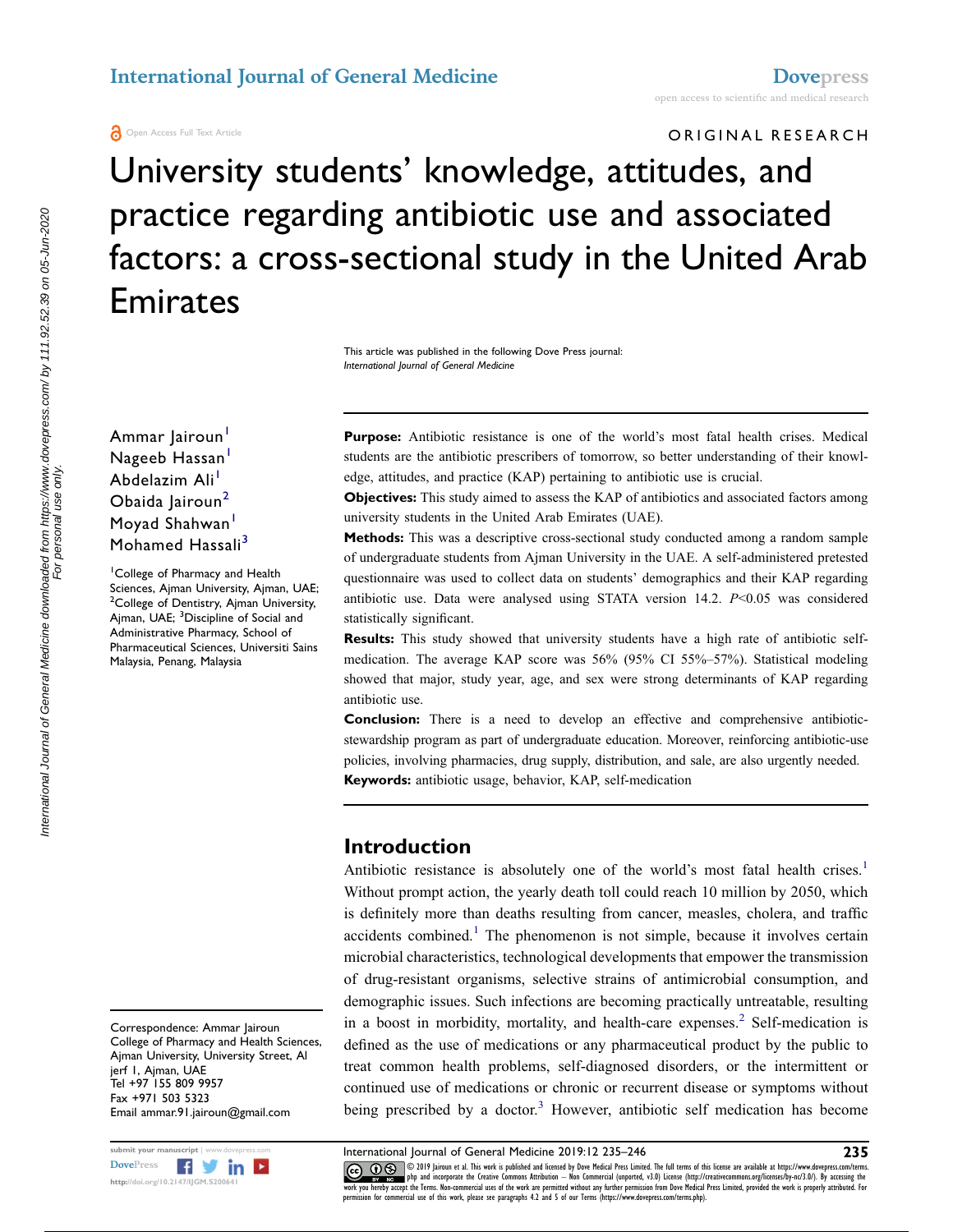a global concern that has begun to worry researchers, because of its irrational use, especially among adolescents and college students. Antibiotic self-medication can result from many factors, such as public knowledge and attitudes toward antibiotics, unregulated sell of antibiotics at pharmacies, and relaxed policies concerning regulation of antibiotics. Overusing antibiotics or using them irrationally can easily result not only in the emergence of resistant bacterial strains but also in adverse reactions, and can also result in an economic burden on national health systems.<sup>[4](#page-9-3)</sup> According to a September 2013 report from the US Centers for Disease Control and Prevention, treatment of antibioticresistant infections adds \$35 billion in health-care costs and 8 million hospital days per year in the US.<sup>[5](#page-9-4)</sup>

<span id="page-1-0"></span>One study was performed in 45 hospitals in the southeastern Mediterranean region using short-framed interviews in outpatient clinics or primary-health centers in Turkey, Egypt, Cyprus, Jordan, Lebanon, Jordan, Tunisia, and Libya. On average, 19% of patients were under the self-medication umbrella (<0.1% in Cyprus to 37% in Lebanon) and 48.4% of the whole group claimed that they stored antibiotics at home, with the highest percentage in Lebanon  $(60\%)$ <sup>6</sup>. The evolution of antimicrobial resistance in Gulf Cooperation Council (GCC) countries may have occurred for a number of reasons. One is the ease of access and availability of broad-spectrum antibiotics, such as carbapenems and third- and fourth-generation cephalosporins and quinolones, in health-care settings. Most GCC countries lack the presence of antimicrobialstewardship programs, especially in the inpatient setting, where broad-spectrum antimicrobial agents are used. The lack of clinical pharmacists and infectious disease specialists may be a major contributor to the current emergence of resistance.[7](#page-9-6)

<span id="page-1-4"></span><span id="page-1-3"></span><span id="page-1-1"></span>In the GCC region, Al Rasheed et  $al<sup>8</sup>$  $al<sup>8</sup>$  $al<sup>8</sup>$  suggested that in Saudi Arabia in 2014, nearly 79% of the subjects of their cross-sectional survey of Al Wazarat Health Centre admitted self-medication.<sup>[5](#page-9-4)</sup> According to studies, even though over-the-counter trade of antibiotics is not allowed by law in GCC countries, 68% of pharmacies in Abu Dhabi, 78% in Riyadh, and 87 of 88 pharmacies in Saudi Arabia sold antibiotics without prescriptions issued.<sup>[1](#page-9-0)</sup> In the United Arab Emirates (UAE), similarly to other countries, there is spreading concern regarding the haphazard prescription of antibiotics and even self-administration for mild symptoms for which they may not be needed. This can lead to emerging antibiotic-resistant species of bacteria, thus hindering the effect of some antibiotics when <span id="page-1-5"></span><span id="page-1-2"></span>they are needed to treat a certain infection.<sup>[6](#page-9-5)</sup> There has been growing concern regarding this issue in Saudi Arabia as well. New hospital species of resistant bacteria have emerged in the community. Some efficient steps have been considered to enhance local guidelines regarding the appropriate consumption of different antibiotics. $9 \ln 2016$  $9 \ln 2016$ , the GCC Infection Control Board established a new strategic plan to fight antimicrobial resistance disasters with a focus on four basic points pertaining to this issue, including the human aspect.<sup>[10](#page-9-9)</sup> Currently, there is legislations that prevents the dispensing of any antimicrobial product without a valid prescription in the UAE.

<span id="page-1-6"></span>University students, especially medical students, are future antibiotic prescribers. Therefore, understanding of their knowledge, attitudes, and practice (KAP) in relation to public usage of antibiotics can greatly impact antibioticrelated issues. This highlights the importance of conducting this study to compile needed data for adequate decision-making. This study aimed to assess KAP pertaining to antibiotic self-medication and to explore significant risk factors.

### Methods

### Study setting and design

This study was a descriptive cross-sectional survey conducted among a random sample of undergraduate students from Ajman University in the UAE. It was conducted for 12 months from January to December 2017.

## Target population

The study population consisted of undergraduates covering a broad range of disciplines, such as dentistry, pharmacy, medicine, engineering, management, information technology, and law.

### Sample size and sampling technique

As the prevalence of antibiotic self-medication may range from 27% to 91.7% according to many previous studies, we assumed 63% prevalence of antibiotic selfmedication among university students. The  $\alpha$ -level was set at 5% so that we had a 95% CI. The precision of the 95% CI was fixed at 5% so that the interval's width will be at maximum 10%. According to these assumptions above, we needed a sample of 1,183 participants if we assume a nonresponse rate around 70%. The Admission and Registration Department of Ajman University provided an Excel sheet of information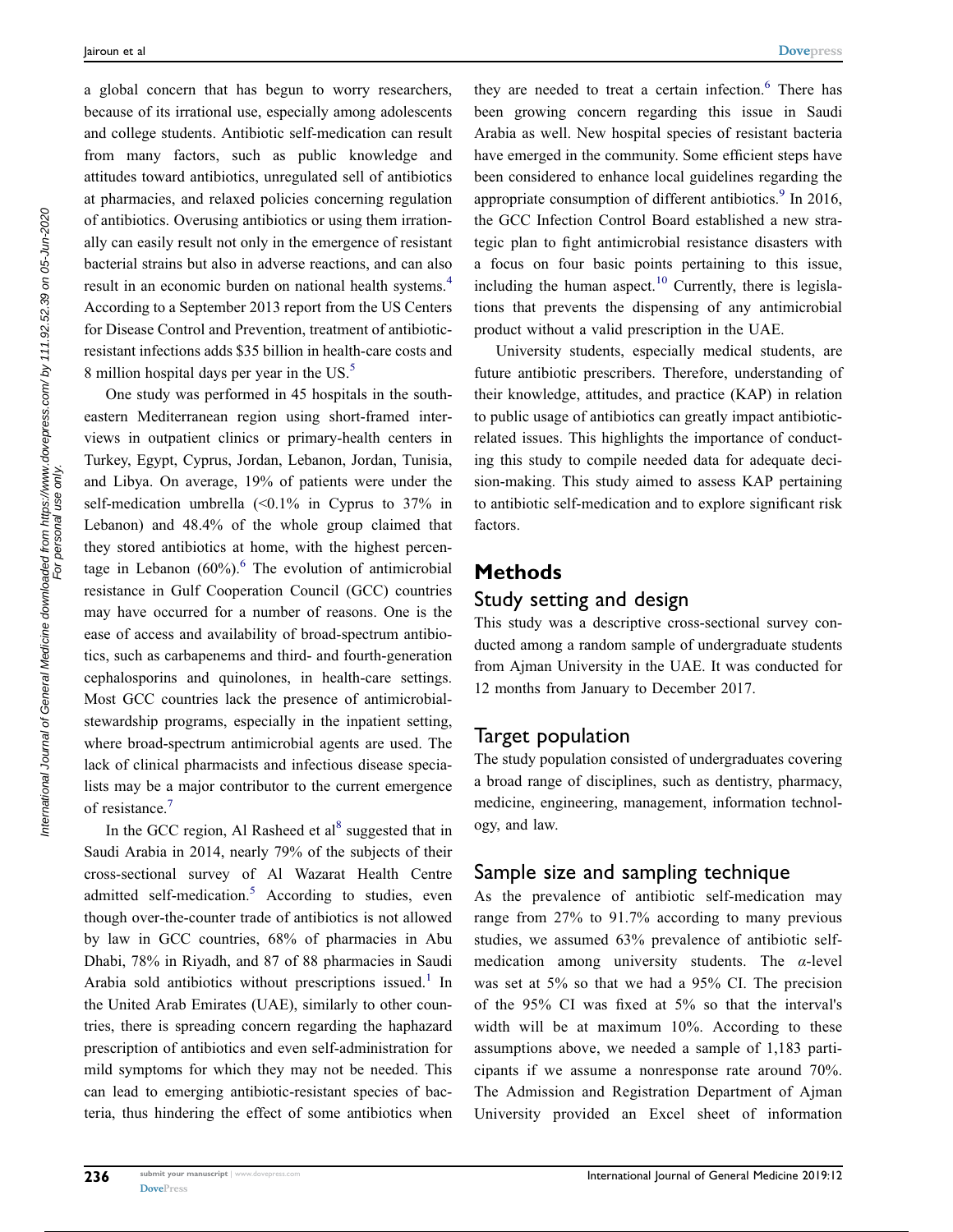including student names, college, study year, and email addresses. Simple random-sample selection was used for sampling, where the study population was randomly selected according to their ID numbers and stratified according to college and study year. The final sample size chosen was 1,200 students. The questionnaire was distributed to the students who had been preselected according to the random sample chosen from the admission and registration Excel sheet. The questionnaires were handed to students during lectures (at the end of their classes) before the examination period. The nature and objectives of the research were explained to the students on the first page of the questionnaire, and students willing to participate were requested to sign the consent form provided prior to filling the questionnaire. Participation was voluntary, and no benefits or incentives were given to participants.

### Research-instrument development

After investigation of previous similar studies KAP regarding antibiotic use in the literature, a structured selfadministered questionnaire was designed and adapted to cover all the main key points of the research and in a way that suited the local UAE population.

<span id="page-2-2"></span><span id="page-2-1"></span><span id="page-2-0"></span>The questionnaire was then reviewed and assessed by subject experts for its content, design, relevance, readability, and comprehension. The questionnaire was validated by seven clinical pharmacy lecturers at Ajman University after assessment of its content relevance and appropriateness. Minor modifications were made based on their comments. Moreover, quantitative content validity of the instrument was ascertained based on Lawshe's contentvalidity ratio  $(CVR)$ .<sup>11</sup> CVR was calculated for each item, and all items had a CVR scores of at least 0.71. Items with  $CVR \geq 0.7$  are acceptable, and if an item does not reach this threshold, it is normally deleted from the final instrument.<sup>12</sup> Then, a content-validity index (CVI) was obtained by calculating the mean of the CVR values for all items meeting the CVR threshold of 0.7 and retained for the final instrument. The final reported content validity–index value for the instrument was 0.71, indicating acceptable content validity.<sup>[13](#page-9-12)</sup> In addition, for reliability a pilot study was done on 100 students from Ajman University and necessary changes made accordingly. Those who participated in the pilot study were excluded from the final analysis. Reliability analysis of the instrument was performed by calculating Cronbach's  $\alpha$ . The  $\alpha$ -value of the questionnaire was 0.73, indicating acceptable internal consistency.

#### Research-instrument sections

The survey was written in Arabic and English, and consisted of 38 questions divided into four sections. The first section highlighted demographic information, ie, sex, age, nationality, major, college, and study year. Section two comprised 12 questions and evaluated knowledge of participants regarding drug sensitivity, susceptibility, and resistance and side effects of antibiotics. The third section had six questions and assessed respondents' attitudes on the seriousness of antibiotic abuse, its effect on the student and his/her family, causes of antibiotic abuse, and introducing an educational course and campaign on the proper use of antibiotics. The fourth section had 15 questions and examined the frequency of antibiotic use in fever, illnesses, and other symptoms and understanding of prescription drugs and doctors' prescriptions. Questions evaluating knowledge of antibiotic use were associated with categorical responses: (yes/no). Each correct answer was scored 1 point, while a wrong answer was given 0 points. Similarly, questions evaluating attitudes toward antibiotic use associated with categorical responses (yes/ no). "Yes" scored 1 point and no given 0 points.Questions assessing the practice of antibiotic use had options of "always", "often", "rarely" or "never". Rarely or never scored 1 point, while always and often were given 0 points. This scoring system was applied for all practice questions, except for the last two — 14 and 15. Sum scores for KAP were calculated, from minimum 0 to maximum 33 for each participant.

### Ethical considerations

The study was approved by the University Institutional Ethical Review Committee (F-A-17-05-01), and an approval letter was obtained to allow the researchers to distribute and collect the questionnaires among Ajman University students including those aged <18 years. Participation of students in this study was entirely voluntary and without compensation. Before data collection, the purpose of the survey was explained, and they were also informed that completion and submission of the questionnaire would be undertaken upon their consent. All students signed the informed consent.

### Statistical analysis

Data were analyzed using Stata version 14.2. Qualitative variables were summarized using frequencies and percentages as appropriate, whereas quantitative variables were summarized using means  $\pm$  SD. Unpaired Student *t*-tests and their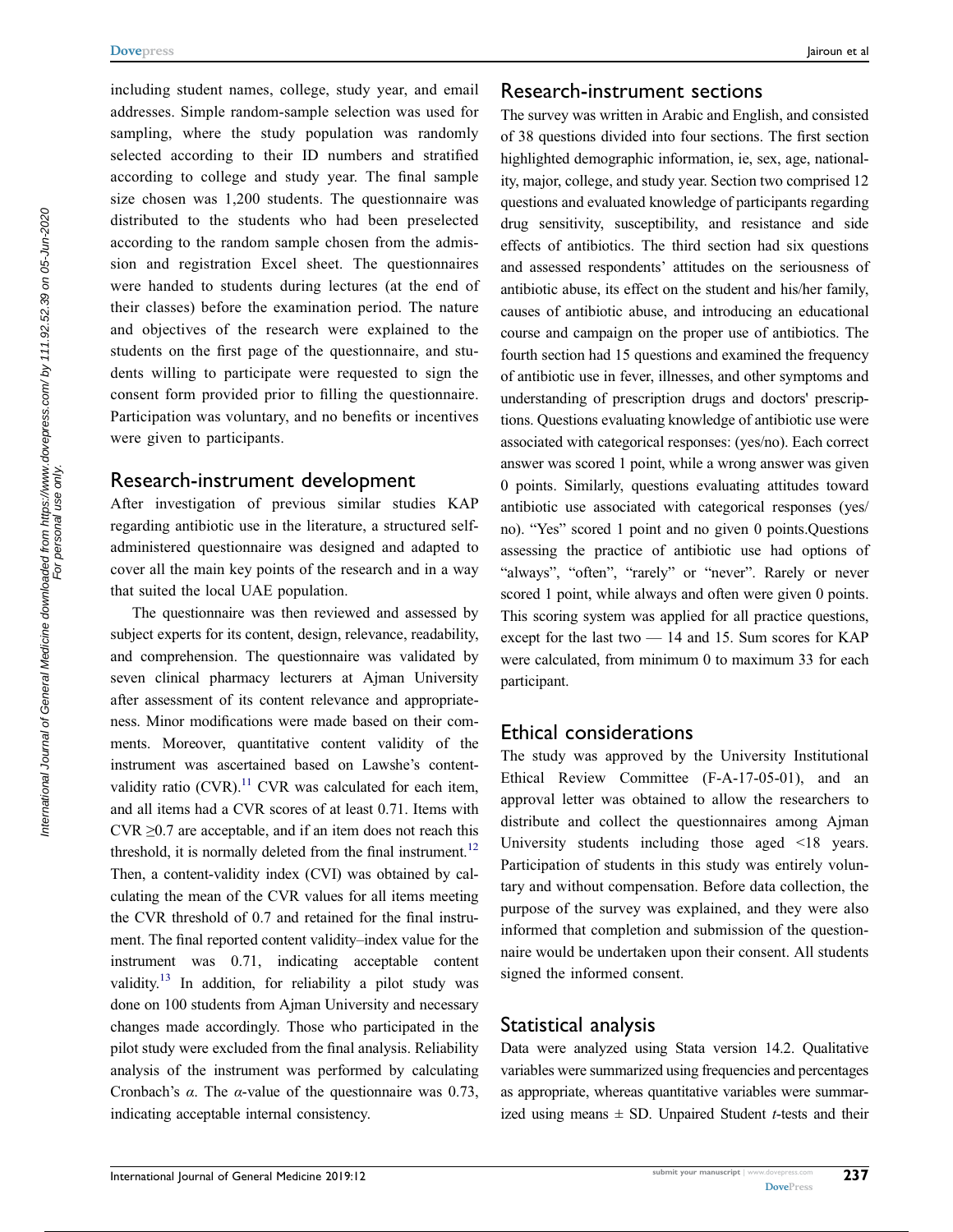nonparametric versions, as well as one-way ANOVAs, were used to test average differences in quantitative variables across groups. KAP scores were created to measure KAP regarding antibiotic use and resistance. Each score was defined as the proportion of questions for which the answers were correct. This score ranged 0–100% and was used as a good approximation of overall KAP. Simple, multiple linear and logistic regression were used to investigate associations between KAP scores for antibiotic use and other significant risk factors. This method used the derived KAP score as the dependent variable in a regression model. The stepwise method was used for variable selection and model building. P<0.05 was considered statistically significant.

# Results Demographic and socioeconomic characteristics

A total of 1,200 subjects participated in the study and completed the whole questionnaire. Among these participants, 59.5% were female and approximately 40.5% male. Regarding their majors, 50% were medical students and 50% nonmedical students. Approximately 55.5% of participants were in their first year and 44.5% in their final year. The vast majority were non–UAE nationals. For more details, see [Table 1](#page-3-0).

### Prevalence of antibiotic self-medication

In this study,  $38.2\%$  (95% CI 35%–41%) of the participants had self-medicated with antibiotics during the previous 6 months. Of these, 43.6% used amoxicillin, 32.9%

<span id="page-3-0"></span>Table I Number and percentage of the questions on demographic characteristics

|             | Group                                        | <b>Percentage (Frequency)</b>           |
|-------------|----------------------------------------------|-----------------------------------------|
| Sex         | Male<br>Female                               | 40.5% (486)<br>59.5% (714)              |
| Major       | Medical<br>Nonmedical                        | 600 (50%)<br>600 (50%)                  |
| Study year  | First<br>Final                               | 666 (55.5%)<br>534 (44.5%)              |
| Nationality | <b>UAE</b> national<br>Non-UAE national      | 114(9.5%)<br>1,086 (90.5%)              |
| Age-group   | 16-20 years<br>$21-25$ years<br>$>$ 25 years | 625 (52.1%)<br>523 (43.6%)<br>52 (4.3%) |

cephalosporin, 13.9% macrolides, and 9.6% quinolone antibiotics (see [Figure 1](#page-4-0)).

# KAP regarding antibiotic self-medication: analysis of overall KAP scores

The average KAP score was 56% (95% CI 55%–57%). This means that on a KAP scale of 0–100, participants scored an average of 56 points for KAP pertaining to antibiotic use ([Figure 2](#page-4-1)).

[Table 2](#page-5-0) shows the distribution of KAP scores according to demographic and socioeconomic status. The table also provides 95% CIs for the estimates and P-values. These P-values were derived from results of unpaired-sample t-tests and oneway ANOVAs for testing the assumption that the average KAP score would be the same across groups. Medical students scored relatively higher than nonmedical students: 58% compared to 52% for nonmedical students. Additionally, final-year students scored better than first-year students: 58% compared to 55% for first-years. Female scored better on KAP scores than males: 58% vs 53%. Similarly, older participants were more likely to score better than younger participants. For more details on score comparisons according to demographic and socioeconomic factors, see [Table 2.](#page-5-0)

# Knowledge,attitude and practice (KAP) towards antibiotics: analysis of individual questions

This study investigated KAP regarding antibiotic selfmedication by both looking at individual questions in the questionnaire and using the derived overall KAP score.

[Table 3](#page-5-1) presents the results of each questions related to knowledge of antibiotic use. In general, a satisfactory proportion of students showed good knowledge of the majority of the knowledge items, except in seven items/questions. The first of these seven questions (12) was related to knowledge of drug-susceptibility testing of bacteria. Only 18.3% of students correctly defined drug-susceptibility testing of bacteria. The second question (8) was related to the fact that the efficacy of antibiotics is better if they are newer and the price higher. The third question (5) was about the source of antibiotics. More than half the students (55.1%) obtained antibiotics without a prescription. The fourth question (3) related to the effectiveness of antibiotics against viral infections. Nearly half the students (48%) incorrectly believed that antibiotics can be used to cure infections caused by viruses. Another set of questions involved knowledge of different classes of antibiotics (9–11).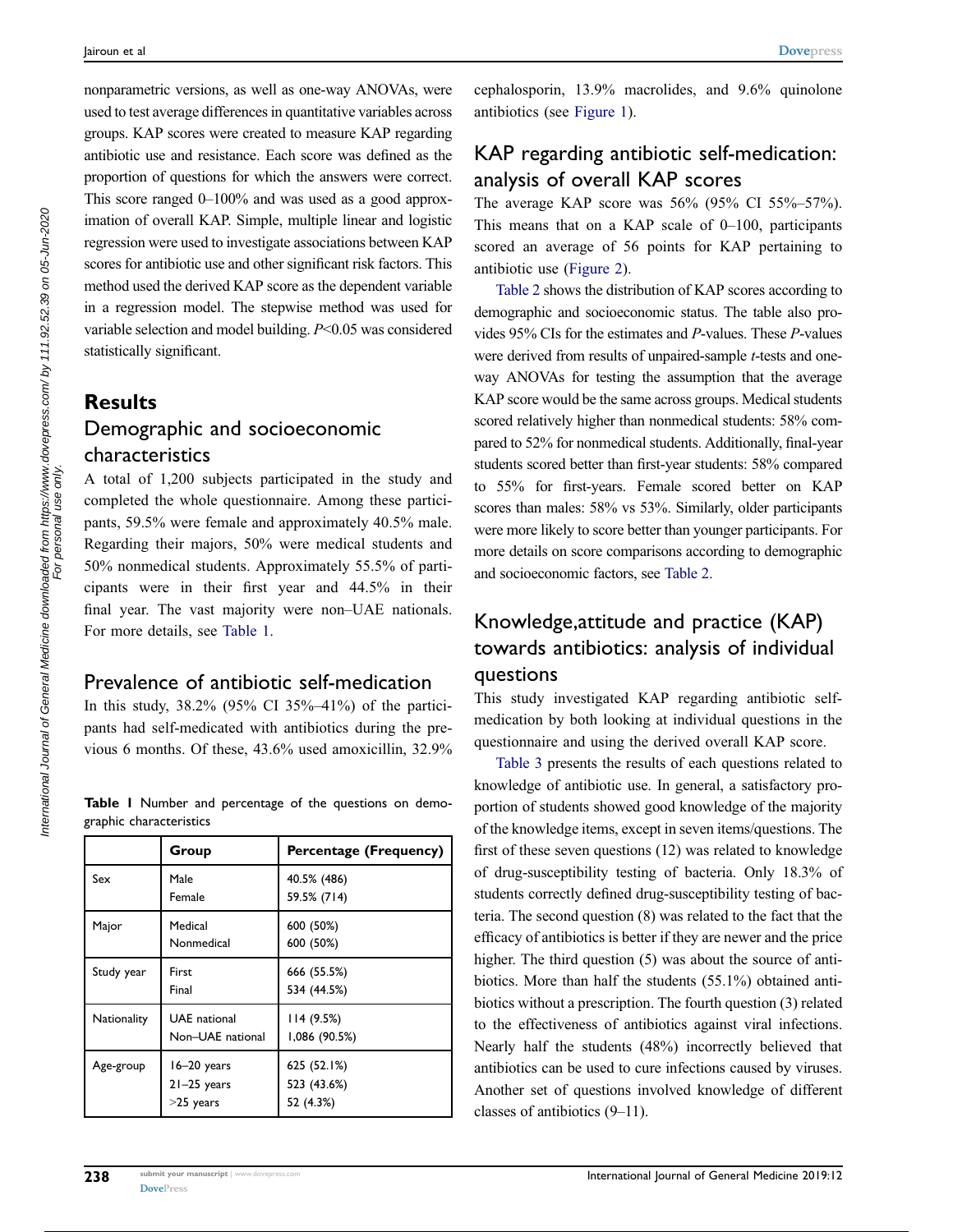<span id="page-4-0"></span>

<span id="page-4-1"></span>Figure 1 Bar chart of self-medicated antibiotics.



Figure 2 Histogram of knowledge, attitudes, and practice scores.

[Table 4](#page-5-2) displays results from questions related to attitudes toward antibiotic use. In general, a good proportion of students showed good attitudes on the majority of the attitude items, except one (Q14). More than half the students (55.5%) did not perceive that bacterial antibiotic resistance was a problem in the UAE.

[Table 5](#page-6-0) shows results from questions related to practices of antibiotic use. In general, a low proportion of students showed good practice toward the majority of items. Of the total, 54.6% advocated the use of antibiotics on patients with low fever (<38.5°C). Moreover, 58% and

68.5% of the students would use antibiotics with high frequency for common colds and sore throats, respectively. Furthermore, high proportions of study participants would advocate the use of antibiotics more frequently when symptoms of respiratory tract infection occur.

# Factors influencing KAP scores

[Table 6](#page-6-1) displays results of simple linear regression applied to each demographic and socioeconomic variable separately.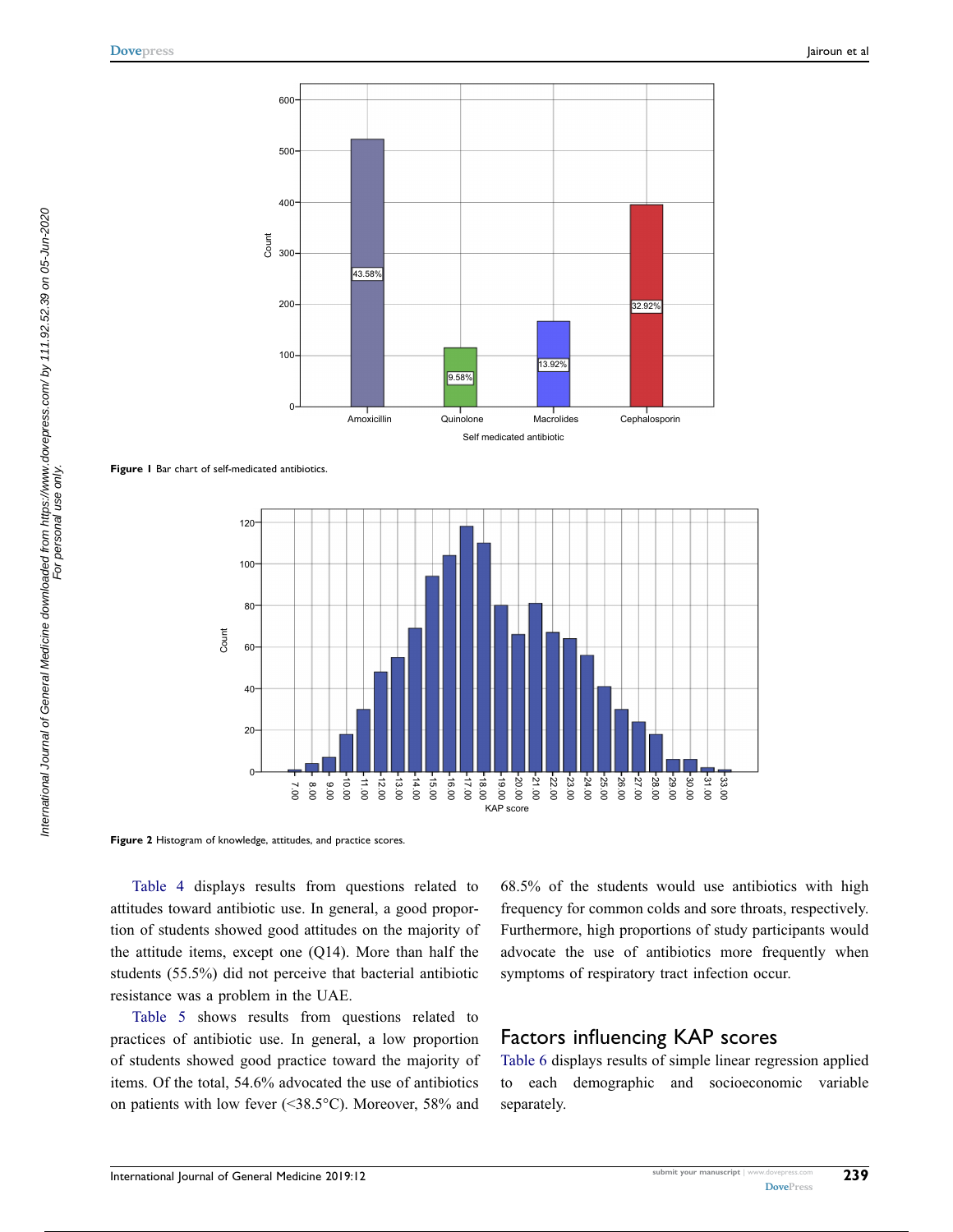<span id="page-5-0"></span>

| <b>Demographic Variables</b> | Knowledge, attitude and practice (KAP) score |    |        |         |        | P-value |            |         |
|------------------------------|----------------------------------------------|----|--------|---------|--------|---------|------------|---------|
|                              | Mean $(*)$ $\pm$ SD                          |    | 95% CI | P-value | Median |         | <b>IQR</b> |         |
| Major                        |                                              |    |        | < 0.001 |        |         |            | < 0.001 |
| Medical                      | $58 \pm 13.4$                                | 59 | 61     |         | 57.6   | 48.5    | 69.7       |         |
| Nonmedical                   | $52 \pm 12.9$                                | 51 | 53     |         | 51.5   | 42.4    | 60.6       |         |
| <b>Study level</b>           |                                              |    |        | < 0.001 |        |         |            | 0.001   |
| First year                   | $55 \pm 12.6$                                | 45 | 56     |         | 54.5   | 54.5    | 63.6       |         |
| Last year                    | $58 \pm 14.8$                                | 56 | 59     |         | 57.6   | 45.5    | 69.6       |         |
| Sex                          |                                              |    |        | < 0.001 |        |         |            | < 0.001 |
| Male                         | $53 \pm 13.2$                                | 52 | 54     |         | 51.5   | 42.4    | 63.6       |         |
| Female                       | $58 \pm 13.7$                                | 57 | 60     |         | 57.6   | 48.5    | 66.7       |         |
| Age-group                    |                                              |    |        | < 0.05  |        |         |            | 0.073   |
| $16-20$ years                | $55 \pm 12.5$                                | 54 | 56     |         | 54.5   | 45.5    | 63.6       |         |
| $21-25$ years                | $57 + 14.7$                                  | 56 | 58     |         | 54.5   | 45.5    | 66.7       |         |
| >25 years                    | 59±16.1                                      | 55 | 63     |         | 57.6   | 45.5    | 72.7       |         |
| <b>Nationality</b>           |                                              |    |        | 0.353   |        |         |            | 0.369   |
| <b>UAE</b> national          | $55 \pm 13.7$                                | 52 | 57     |         | 51.5   | 42.4    | 64.4       |         |
| Non-UAE national             | $56 \pm 13.8$                                | 55 | 57     |         | 54.5   | 45.5    | 66.7       |         |

<span id="page-5-1"></span>Table 3 Number and percentage of the questions on the knowledge of antibiotic use

|                                                                                                   | <b>Yes</b>   | No          |
|---------------------------------------------------------------------------------------------------|--------------|-------------|
| I. Are there bacteria in the human body that are good for our health?                             | 1,169(97.4%) | 31(2.6%)    |
| 2. Can antibiotics be used to cure infections caused by bacteria?                                 | 1,097(91.4%) | 103(8.6%)   |
| 3. Can antibiotics be used to cure infections caused by viruses?                                  | 576 (48%)    | 624 (52%)   |
| 4. Do you think the use of antibiotics speeds up recovery from colds, coughs, and other diseases? | 356 (29.7%)  | 844 (70.3%) |
| 5. Antibiotics are obtainable without a prescription at pharmacies.                               | 661 (55.1%)  | 539 (44.9%) |
| 6. Have you heard of resistance of bacteria?                                                      | 914(76.2%)   | 286 (23.8%) |
| 7. Do you think frequent use of antibiotics will decrease their efficacy when used again?         | 913 (76.1%)  | 287 (23.9%) |
| 8. Is efficacy better if the antibiotics are newer and the price higher?                          | 833 (69.4%)  | 367 (30.6%) |
| 9. Amoxicillin is an antibiotic.                                                                  | 717 (59.8%)  | 483 (40.3%) |
| 10. Penicillin is an antibiotic.                                                                  | 685 (57.1%)  | 515 (42.9%) |
| 11. Tetracycline is an antibiotic.                                                                | 353 (29.4%)  | 847 (70.6%) |
| 12. Definition of drug-susceptibility testing of bacteria                                         | 220 (18.3%)  | 980 (81.7%) |

Notes: Bold values indicate correct answers.

#### <span id="page-5-2"></span>Table 4 Number and percentage of the questions on the attitude of antibiotic use

|                                                                                              | Yes          | No          |
|----------------------------------------------------------------------------------------------|--------------|-------------|
| 1. Do you think there is abuse of the current antibiotics?                                   | 1,063(88.6%) | 137(11.4%)  |
| 2. Bacterial antibiotic resistance is a problem in the UAE.                                  | 534 (44.5%)  | 666 (55.5%) |
| 13. Antibiotic abuse is the main cause of bacterial resistance.                              | 875 (72.9%)  | 325(27.1%)  |
| 4. Antibiotic resistance affects you and your family's health.                               | 824 (68.7%)  | 376(31.3%)  |
| 5. It is necessary to get more information about antibiotics.                                | 1,146(95.5%) | 54 (4.5%)   |
| 6. It is necessary to establish a course on rational use of antibiotics at university level. | 1,061(88.4%) | 139 (11.6%) |

Notes: Bold values indicate correct answers.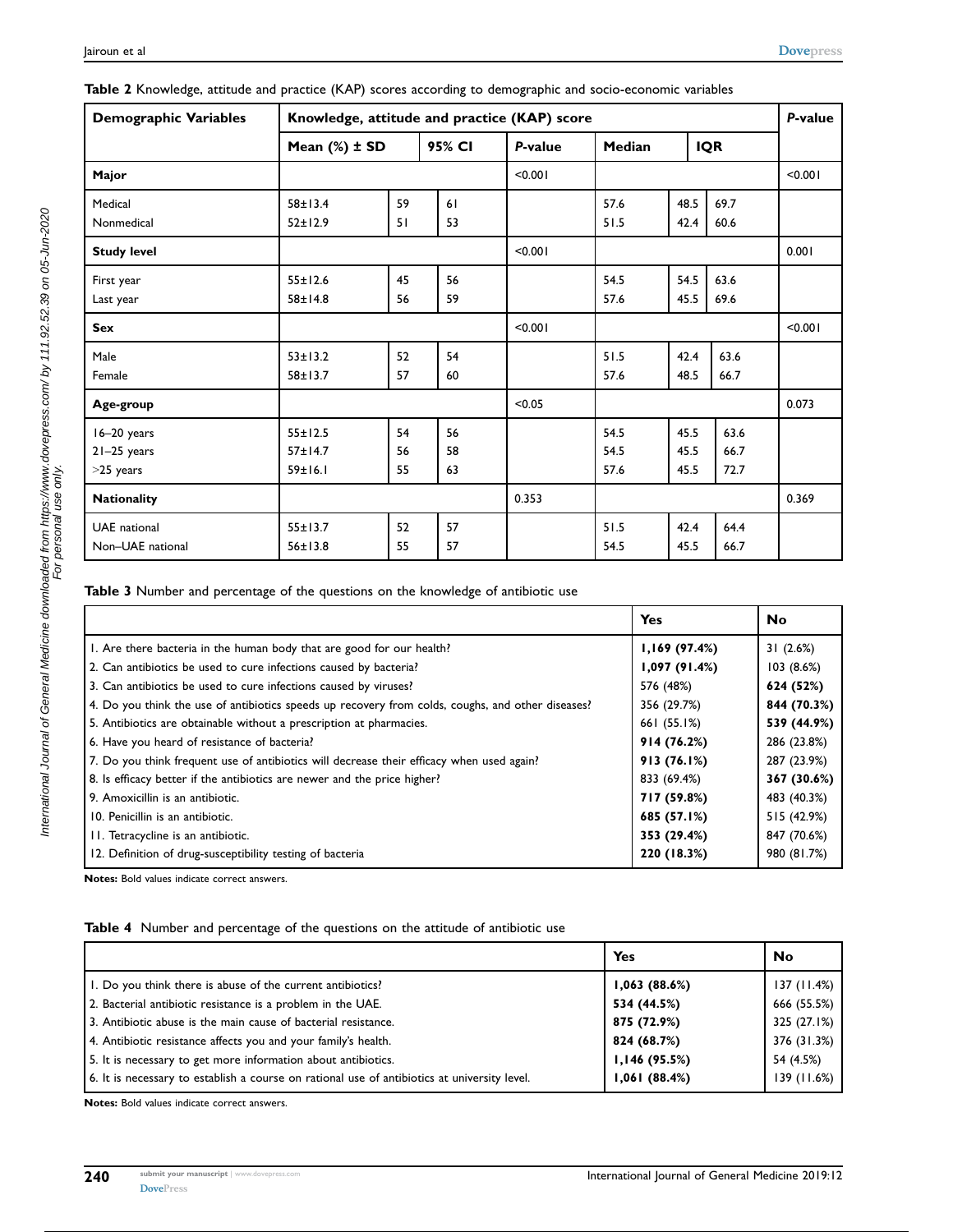#### <span id="page-6-0"></span>Table 5 Number and percentage of the questions on the practice of antibiotic use

|                                                                 | Always/often | <b>Rarely/never</b> |
|-----------------------------------------------------------------|--------------|---------------------|
| 1. Use antibiotics for fever (temperature $\leq 38.5^{\circ}$ ) | 655 (54.6%)  | 545 (45.4%)         |
| 2. Use antibiotics for common cold                              | 696 (58%)    | 504 (42%)           |
| 3. Use antibiotics for acute bronchitis                         | 793 (66.1%)  | 407 (33.9%)         |
| 4. Use antibiotics for pneumonia                                | 737 (61.4%)  | 463 (38.6%)         |
| 5. Use antibiotics when coughing up yellow/green phlegm         | 771 (64.3%)  | 429 (35.8%)         |
| 6. Use antibiotics for sore throat                              | 822 (68.5%)  | 378 (31.5%)         |
| 7. Use antibiotics for cough with fever                         | 879 (73.3%)  | 321 (26.8%)         |
| 8. Use antibiotics for obstructed nose with headache            | 717 (59.8%)  | 483 (40.3%)         |
| 9. Use antibiotics when coughing up transparent phlegm          | 562 (46.8%)  | 638 (53.2%)         |
| 10. Use antibiotics for cough lasting >2 weeks                  | 804 (67%)    | 396 (33%)           |
| 11. Stop antibiotics as soon as complaints lessen               | 534 (44.5%)  | 666 (55.5%)         |
| 12. Antibiotics used prescribed by doctors                      | 767 (63.9%)  | 433 (36.1%)         |
| 13. Follow prescription after choosing antibiotic               | 883 (73.6%)  | 317 (26.4%)         |
| 14. Use antibiotics without doctor's instructions               | 667 (55.6%)  | 533 (44.4%)         |
| 15. Ask doctor to prescribe antibiotics for common cold         | 445 (37.1%)  | 755 (62.9%)         |

Notes: Bold values indicate correct answers.

<span id="page-6-1"></span>Table 6 Simple linear regression model applied to each demographic and socio-economic variable separately

| Knowledge, attitudes, and practice       |                            |                |                    |                    |  |
|------------------------------------------|----------------------------|----------------|--------------------|--------------------|--|
|                                          | Unstandardized coefficient | P-value        | 95% CI             |                    |  |
|                                          | β                          |                | <b>Lower bound</b> | <b>Upper bound</b> |  |
| Major (reference nonmedical)             |                            |                |                    |                    |  |
| Medical                                  | 7.6                        | < 0.001        | 6.2                | 9.1                |  |
| Study level (reference first year)       |                            |                |                    |                    |  |
| Final years                              | 2.9                        | < 0.001        | 1.3                | 4.4                |  |
| Sex (reference male)                     |                            |                |                    |                    |  |
| Female                                   | 5                          | < 0.001        | 3.4                | 6.5                |  |
| Nationality (reference non-UAE national) |                            |                |                    |                    |  |
| <b>UAE</b> national                      | $-1.3$                     | 0.353          | $-4$               | 1.4                |  |
| Age-group (reference 16-20 years)        |                            |                |                    |                    |  |
| $21-25$ years<br>$>25$ years             | 1.6<br>3.8                 | 0.048<br>0.051 | 0.011<br>$-0.014$  | 3.2<br>7.7         |  |

[Table 7](#page-7-0) displays results of simple binary logistic regression applied to each demographic and work variable. ORs show the magnitude of associations. Medical students were more likely to score better for KAP regarding antibiotic use than nonmedical students (OR 1.36, 95% CI 1.31–1.42;  $P=0.000$ ). Final-year student scored better for KAP regarding antibiotic use compared to first-year students (OR 1.12, 95% CI 1.08–1.17; P=0.000). Female students had higher KAP scores than male students (OR 1.22, 95% CI 1.17-1.27; P=0.000). Students aged 21–25 years scored better for KAP

regarding antibiotic use than those aged 16–20 years (OR 1.07, 95% CI 1.03–1.11; P=0.002). The same pattern of results was observed between students aged ˃25 years and those aged 16–20 years (OR 1.17, 95% CI 1.06–1.29;  $P=0.002$ ).

To select the set of factors that together influenced KAP regarding antibiotic use, we used a stepwise procedure applied to multiple linear regression. This showed that major, study level, sex, and age were jointly highly associated with KAP regarding antibiotic use [\(Table 8](#page-7-1)).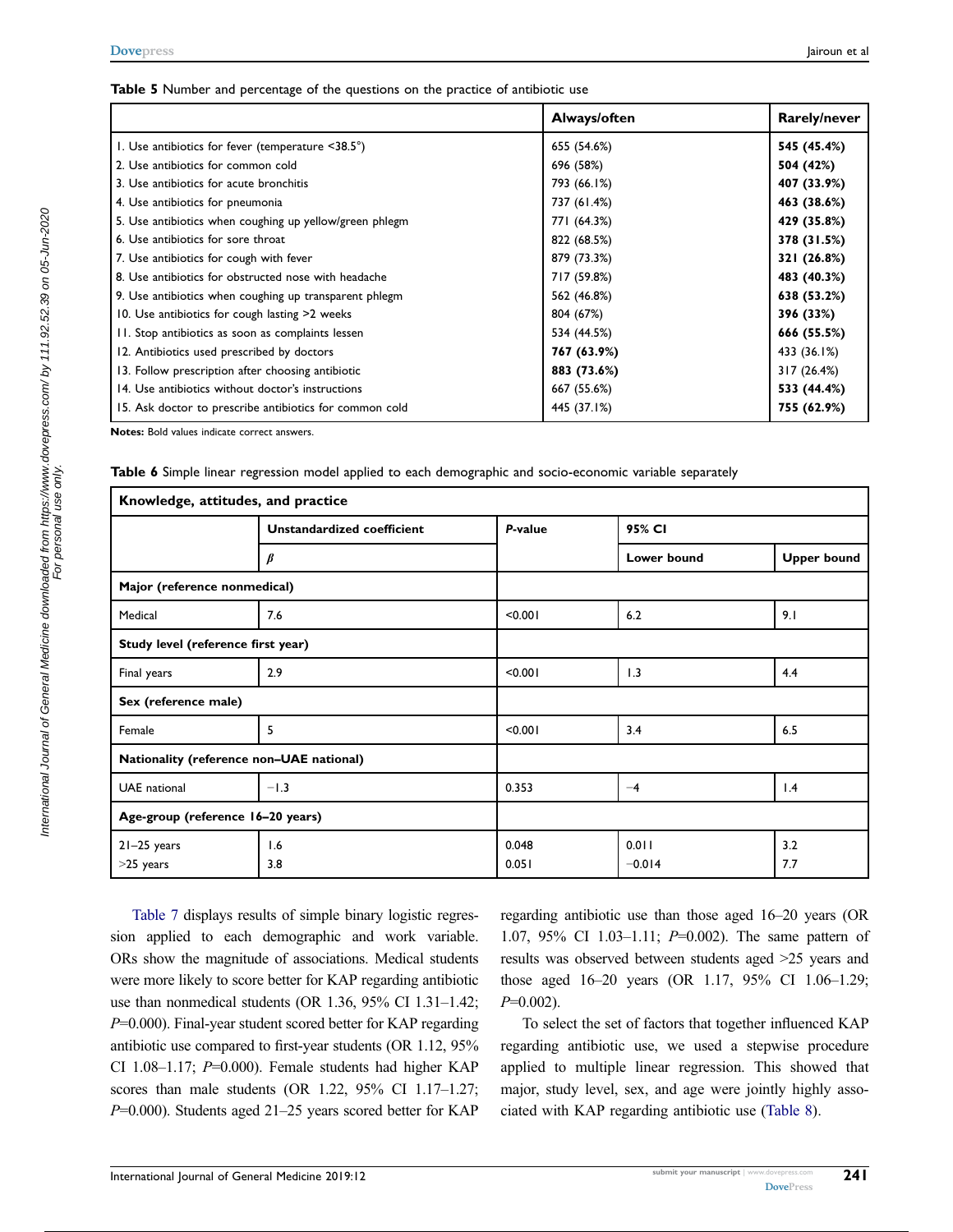| Demographic                              | Knowledge, attitudes, and practice<br>score |             |                |                |  |  |
|------------------------------------------|---------------------------------------------|-------------|----------------|----------------|--|--|
|                                          | OR.                                         | 95% CI      |                | P-value        |  |  |
|                                          | Major (reference nonmedical)                |             |                |                |  |  |
| Medical                                  | 1.36                                        | 1.31        | 1.42           | 0.000          |  |  |
|                                          | Study level (reference first year)          |             |                |                |  |  |
| Final year                               | 1.12                                        | 1.08        | 1.17           | 0.000          |  |  |
| Sex (reference male)                     |                                             |             |                |                |  |  |
| Female                                   | 1.22                                        | 1.17        | 1.27           | 0.000          |  |  |
| Nationality (reference non-UAE national) |                                             |             |                |                |  |  |
| <b>UAE</b> national                      | 0.95                                        | 0.89        | 1.02           | 0.140          |  |  |
| Age-group (reference 16-20 years)        |                                             |             |                |                |  |  |
| $21-25$ years<br>$>25$ years             | 1.07<br>1.17                                | 1.03<br>L06 | $\Box$<br>1.29 | 0.002<br>0.002 |  |  |

<span id="page-7-0"></span>Table 7 Simple binary logistic regression model applied to each demographic and socio-economic variable separately

## Discussion

This is the first nationwide study to assess KAP toward antibiotic self-medication among UAE university students, and showed that they had a high rate of antibiotic selfmedication. The average KAP score was 56% (95% CI 55%–57%). This means that the overall level of KAP regarding antibiotic use is poor. Statistical modeling showed that major, study year, age, and sex were strong determinants of KAP regarding antibiotic use.

### Strengths and limitations

An important strength of this study was that it used a large random sample of university students; therefore, there can be confidence that the findings are generalizable to the whole population. The sampling frame was a list of students and their mobile telephone numbers that were registered at the Admission and Registration Department. These lists are regularly updated by the department. Students were randomly sampled from the university not more than once to avoid bias. The sample size was estimated before the start of the study and considered to provide adequate predictive power. The questionnaire was adapted from published instruments and revised by experts to ensure content validity. It was accurately translated into Arabic and tested to ensure clarity of questions and respondents' ability to provide accurate answers. There were several limitations to the study. First, as with any cross-sectional design, it is not possible to infer cause and effect or the direction of any associations between the dependent and independent variables. While there is reasonable confidence in the generalizability of the results, selection and response bias may affect this. It was not possible to compare nonresponders with responders to investigate this source of bias further. Additionally, since the study was conducted in one university, it is not directly generalizable to other universities.

## Comparison with prior studies

<span id="page-7-4"></span><span id="page-7-3"></span><span id="page-7-2"></span>Given the importance of antimicrobial resistance worldwide and the irrational use of antibiotics, we evaluated university students' self medication and KAP toward antibiotics to help guide development of optimal training in antibiotic practice. To our knowledge, this is the first study in the UAE to evaluate KAP among university student toward antibiotic use and the first to examine the impact of the medical curriculum on same. In the current study, 38.2% of the students reported self-medicating with antibiotics during the previous 6 months. This finding is similar to that of a study<sup>[14](#page-9-13)</sup> conducted on undergraduates in northern Nigeria (38.8%), but higher than found in studies in China  $(27\%)$ <sup>[15](#page-9-14)</sup> and Jordan  $(28\%)$ .<sup>[16](#page-9-15)</sup> These rates were much lower than found in Kosovo  $(63.2\%)$ ,<sup>[17](#page-10-0)</sup> Jordan

| Model           | Unstandardized coefficient | P-value | 95% CI      |                    |  |
|-----------------|----------------------------|---------|-------------|--------------------|--|
|                 |                            |         | Lower bound | <b>Upper bound</b> |  |
| Constant        | 48.2                       | < 0.001 | 46.6        | 49.8               |  |
| Medical         | 7.54                       | < 0.001 | 5.94        | 9.14               |  |
| Final years     | 2.1                        | 0.048   | 0.02        | 4.16               |  |
| Female          | 3.01                       | < 0.001 | 1.4         | 4.62               |  |
| Age >25 years   | 5.46                       | 0.007   | 1.5         | 9.42               |  |
| Age 21-25 years | 2.47                       | 0.025   | 0.32        | 4.6                |  |

<span id="page-7-1"></span>Table 8 Final multiple liner regression model (stepwise procedure) for knowledge, attitudes, and practice regarding antibiotic use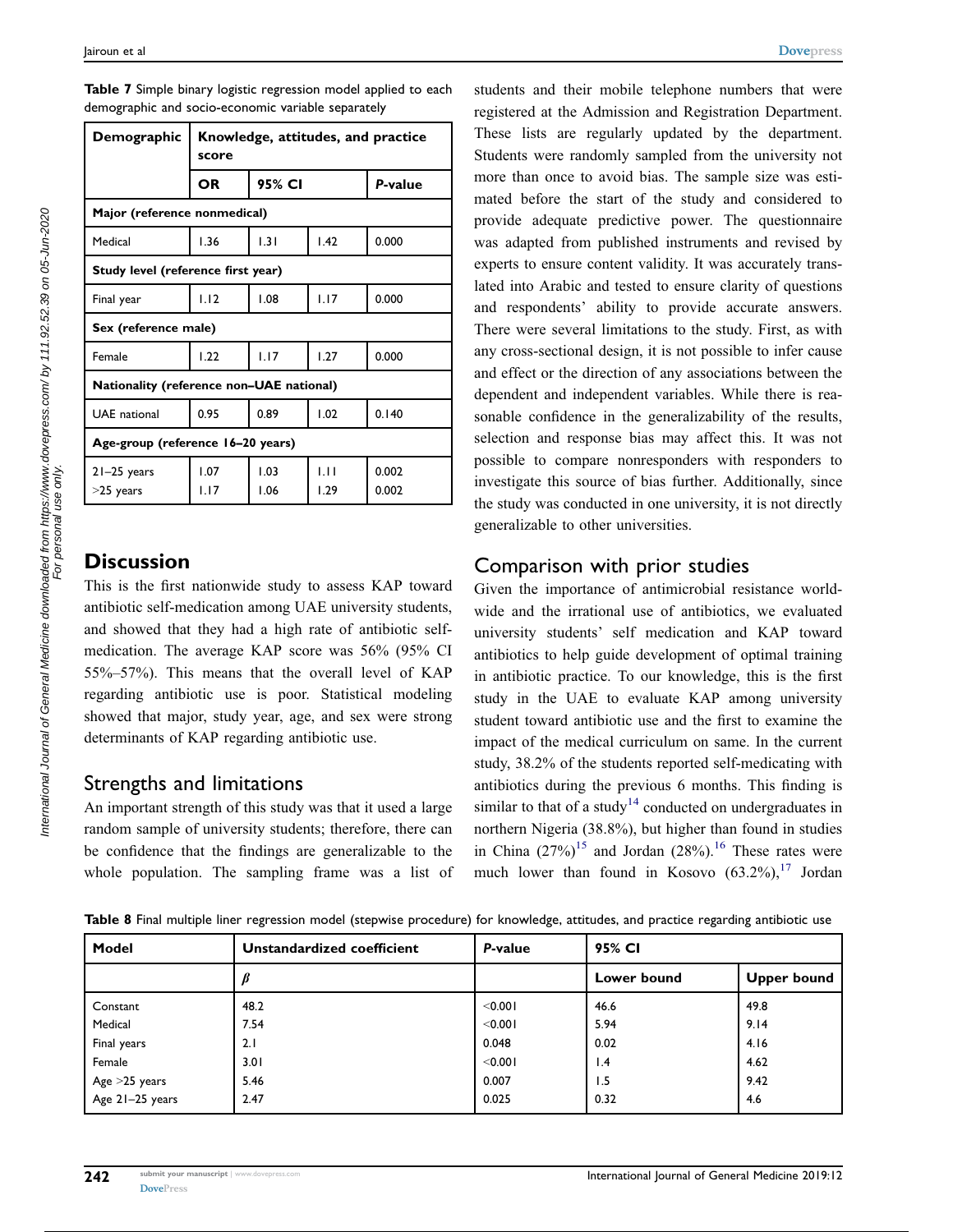<span id="page-8-5"></span><span id="page-8-4"></span><span id="page-8-2"></span><span id="page-8-0"></span> $(63.9\%)$ ,<sup>[18](#page-10-1)</sup> Pakistan  $(60\%)$ ,<sup>[19](#page-10-2)</sup> southern China  $(47.8\%)$ ,<sup>20</sup> western China  $(40.2\%)$ ,<sup>21</sup> Khartoum  $(41\%)$ ,<sup>22</sup> and Italy  $(45\%)^{23}$  $(45\%)^{23}$  $(45\%)^{23}$  Even higher rates of antibiotic self-medication have been observed in Australia  $(91.7\%)$ ,<sup>24</sup> Beijing  $(90.4\%)$ ,<sup>[25](#page-10-8)</sup> Kashmir  $(80.89\%)$ ,<sup>[26](#page-10-9)</sup> and Punjab  $(74\%)$ .<sup>[27](#page-10-10)</sup> Such a high prevalence of antibiotic self-medication among university students reflects the irrational use of antibiotics, which in turn increases the risk of antimicrobial resistance, adverse effects, and an economic health burden. Moreover, the high rate of self-medication seen in this study may be attributed to the underregulated sales of these medicines in the UAE and the students' wish to have quick recovery from illness.

In the present study, penicillin and cephalosporin followed by macrolides were the most commonly used antibiotics. Previous studies are also consistent with this result.[15](#page-9-14)[,28](#page-10-11)

<span id="page-8-11"></span><span id="page-8-10"></span><span id="page-8-7"></span>Overall KAP regarding antibiotic use was poor. The average KAP score was 56% (95% CI 55%–57%). This finding was consistent with those of a prior report that found that knowledge of the majority of students was moderate–poor.<sup>[16](#page-9-15)[,29](#page-10-12)–[33](#page-10-13)</sup> These results are inconsistent with other studies that showed adequate knowledge regarding antibiotic use and resistance.<sup>[34](#page-10-14)</sup> This discrepancy might be due to the difference in study settings, structure of antimicrobial curriculum of each university, and details of the questionnaires. In this study, it appears that the majority of the respondents (91.4%) knew that antibiotics can kill bacteria and can be used to cure bacterial infections. This was consistent with the 52% of Brahmbhatt and Patel. $35$  It is also noteworthy that other questions regarding knowledge of antibiotic use were also rated by a high proportion of respondents. About 76% of respondents had heard about resistance of bacteria and that frequent use of antibiotics decreases treatment efficacy when using the antibiotic again. Moreover, 70% of respondents correctly answered that use will not speed up recovery from colds, coughs, and other diseases. The present study also reports limited knowledge on such items as drug-susceptibility testing of bacteria and antibiotic classes. This implies that a rigorous assessment of university students of where knowledge is lacking would be helpful in developing an educational program.

In terms of attitudes toward antibiotics, a majority of the participants believed that there was current irrational use of antibiotics, that this was the main cause of bacterial resistance and, and that it affected their family's health.

<span id="page-8-13"></span>These results are in line with other studies.<sup>[30,](#page-10-16)[36](#page-10-17)-[38](#page-10-18)</sup> Interestingly, more than half the participants (55%) did not perceive antibiotic resistance to be a problem in the UAE. This finding is lower than results reported by other studies in which a majority believed that antibacterial resistance was a serious global and national problem.[30](#page-10-16),[35](#page-10-15)[,36,](#page-10-17)[39](#page-10-19) These findings suggest that education on this issue is good at our university.

<span id="page-8-12"></span>The results of this study reflect some confusion and misinterpretation of student knowledge regarding antibiotic use. About 44.5% reportedly stopped using antibiotics upon symptom improvement. This finding is higher than that found in previous studies.<sup>[23,](#page-10-6)[40](#page-10-20)[,41](#page-10-21)</sup> Several studies from around the world have shown that students interrupt and do not not complete their course of antibiotics.<sup>[29](#page-10-12)[,42](#page-10-22)</sup>

<span id="page-8-15"></span><span id="page-8-14"></span>Moreover, this study shows that study participants were not aware of the ineffectiveness of antibiotics against viruses, which would put them at unnecessary risk of contracting infections with resistant pathogens. Over half the students took antibiotics when they had a common cold or sore throat. Other studies have shown similar results that cold, flu, cough, and sore throat were the most common reasons for antibiotic use by university students.[16](#page-9-15)[,29,](#page-10-12)[43](#page-10-23)–[46](#page-10-24) This finding agrees with the results of many other studies.<sup>[21,](#page-10-4)[26](#page-10-9)[,41](#page-10-21)[,47](#page-10-25)</sup>

<span id="page-8-17"></span><span id="page-8-16"></span><span id="page-8-8"></span><span id="page-8-1"></span>In the present study, students from the medical college scored remarkably better than those from the nonmedical college in KAP toward antibiotic use and resistance  $(P<0.001)$ . This agrees with other findings about knowl-edge of antibiotic use reported in the literature.<sup>[16](#page-9-15)[,29,](#page-10-12)[48](#page-10-26),[49](#page-10-27)</sup> Other studies in Malaysia<sup>[45](#page-10-28)[,50](#page-10-29)</sup> among final-year dentistry and pharmacy students reported good knowledge of antibiotic use among medical students. These findings are consistent with a study in Italy<sup>[23](#page-10-6)</sup> among students of a school of medicine that reported good knowledge about antibiotic use. Therefore, these results suggest that medical students have more knowledge about antibiotics than other students or the public.

<span id="page-8-3"></span>Our study also analyzed levels among different grades to assess the impact of the medical curriculum on KAP toward antibiotics. This increased as they progressed in their years of study (P<0.001). Likewise, previous studies have obtained results that are consistent with this result.<sup>26[,46](#page-10-24)</sup> This was in contrast to Keihanian et  $al$ ,  $30$  who claimed that grade of interns did not affect the level of KAP.

<span id="page-8-9"></span><span id="page-8-6"></span>This study revealed a sex difference in KAP toward antibiotic use and resistance  $(P<0.001)$ . Female students showed higher scores than their male counterparts. This is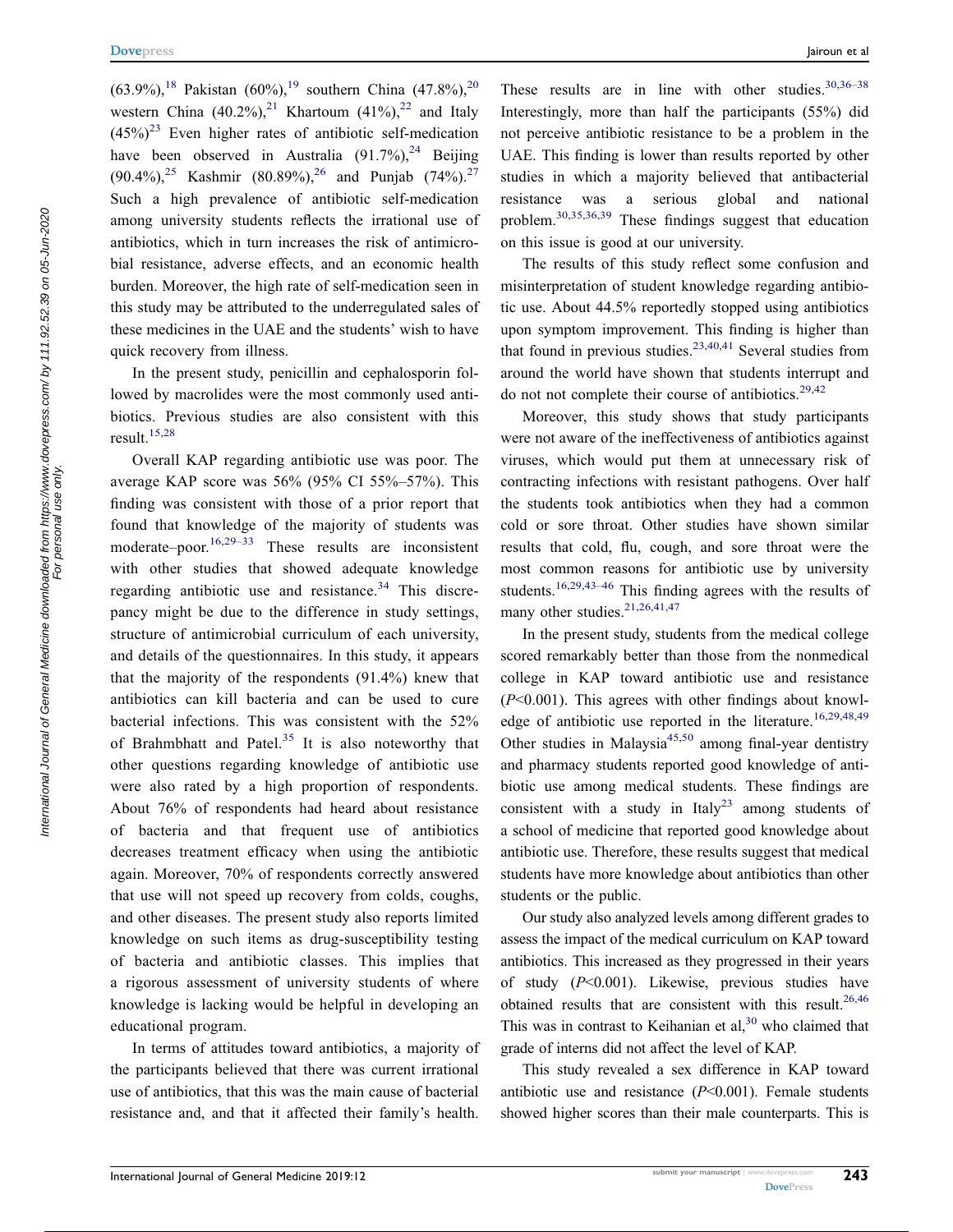similar to a study performed in Italy among medical, dental, and nursing students. $^{23}$  In contrast, the sex of the students did not significantly influence their self-medication with antibiotics[.45](#page-10-28)[,46](#page-10-24) The findings from current study imply that university students do not practice what they know and educational interventions should be implemented to bridge the existing gap between knowledge and practice.

### Implications of this study

Currently, little is known about KAP regarding antibiotic use in the UAE. This study presents useful data on KAPof university students with respect to antibiotic use and resistance. This vital information can be used to better understand the magnitude of the problem to plan or propose effective educational interventions that aim at improving KAP regarding antibiotic use among university students. Moreover, it will allow researchers to identify challenges through academic research and make evidence-based policy recommendations to support the rational use of these medicines in the UAE. In addition, future research can be presented to policy-makers at national and international meetings.

### Conclusion

Students' KAPregarding antibiotic use, which drives the practice of self-medication, reflects a gap in medical curricula in UAE institutes and medical colleges. These findings warrant the development of an effective and comprehensive antibiotic-stewardship program in undergraduate education. Additionally, reinforcement of antibiotic-use policies involving pharmacies and drug supply, distribution, and sale is urgently needed.

### Abbreviation list

KAP, knowledge, attitudes, and practice; UAE, United Arab Emirates; GCC, Gulf Cooperation Council

### Acknowledgments

We would like to thank our colleagues for their participation in the survey, who supported our work in this way and helped us get results of better quality. We also want to express much extremely indebtedness and thanks to Dr Mohamed Shammasin for all of the support, guidance, advice, and knowledge he has given us. This research did not receive any grants from funding agencies in the public, commercial, or not-for-profit sectors.

### Author contributions

All authors contributed toward data analysis, drafting and revising the paper, gave final approval of the version to be published and agree to be accountable for all aspects of the work.

### **Disclosure**

The authors report no conflicts of interest in this work.

### **References**

- <span id="page-9-0"></span>1. Zain A. Unregulated antibiotic use could kill 10 million people by 2050 [homepage on the Internet]. [2018](#page-0-3). Available from: [https://www.](https://www.khaleejtimes.com/news/uae-health//unregulated-antibiotic-use-could-kill-10-million-people-by-2050) [khaleejtimes.com/news/uae-health//unregulated-antibiotic-use-could](https://www.khaleejtimes.com/news/uae-health//unregulated-antibiotic-use-could-kill-10-million-people-by-2050)[kill-10-million-people-by-2050.](https://www.khaleejtimes.com/news/uae-health//unregulated-antibiotic-use-could-kill-10-million-people-by-2050) Accessed July 6, 2017.
- <span id="page-9-1"></span>2. Cohen ML. Epidemiology of drug resistance: implications for a post– antimicrobial era. Science. [1992](#page-0-4);257(5073):1050–1055. doi:[10.1126/](https://doi.org/10.1126/science.257.5073.1050) [science.257.5073.1050](https://doi.org/10.1126/science.257.5073.1050)
- <span id="page-9-2"></span>3. World Health Organization. Guidelines for the Regulatory Assessment of Medicinal Products for Use in Self-Medication. Geneva: World Health Organization; [2000.](#page-0-5)
- <span id="page-9-3"></span>4. Gyssens IC. Quality measures of antimicrobial drug use. Int J Antimicrob Agents. [2001](#page-1-0);17(1):9–19. doi:[10.1016/S0924-](https://doi.org/10.1016/S0924-8579(00)00208-9) [8579\(00\)00208-9](https://doi.org/10.1016/S0924-8579(00)00208-9)
- <span id="page-9-4"></span>5. Dantas G, Sommer M. How to fight back against antibiotic resistance. Am Sci. [2014](#page-1-1);102(1):42–51. doi:[10.1511/2014.106.42](https://doi.org/10.1511/2014.106.42)
- <span id="page-9-5"></span>6. Borg MA, Cookson BD, Gur D, et al. Infection control and antibiotic stewardship practices reported by south-eastern Mediterranean hospi-tals collaborating in the ARMed project. J Hosp Infect. [2008](#page-1-2);70 (3):228–234. doi:[10.1016/j.jhin.2008.07.002](https://doi.org/10.1016/j.jhin.2008.07.002)
- <span id="page-9-6"></span>7. Aly M, Balkhy HH. The prevalence of antimicrobial resistance in clinical isolates from gulf corporation council countries. Antimicrob Resist Infect Control. [2012](#page-1-3);1(1):26. doi:[10.1186/2047-2994-1-26](https://doi.org/10.1186/2047-2994-1-26)
- <span id="page-9-7"></span>8. Al Rasheed A, Yagoub U, Alkhashan H, et al. Prevalence and predictors of self-medication with antibiotics in Al Wazarat health center, Riyadh City, KSA. Biomed Res Int. [2016](#page-1-4);2016:1–8. doi:[10.1155/](https://doi.org/10.1155/2016/3916874) [2016/3916874](https://doi.org/10.1155/2016/3916874)
- <span id="page-9-8"></span>9. Shibl A. The problem of antibiotic resistance. Arab Health Mag. [2007](#page-1-5);12:20–21.
- <span id="page-9-9"></span>10. Balkhy HH, Assiri AM, Mousa HA, et al. The strategic plan for combating antimicrobial resistance in gulf cooperation council states. J Infect Public Health. [2016;](#page-1-6)9(4):375–385. doi:[10.1016/j.](https://doi.org/10.1016/j.jiph.2016.03.003) [jiph.2016.03.003](https://doi.org/10.1016/j.jiph.2016.03.003)
- <span id="page-9-10"></span>11. Polit DF, Beck CT, Owen SV. Is the CVI an acceptable indicator of content validity? Appraisal and recommendations. Res Nurs Health. [2007](#page-2-0);30(4):459–467. doi:[10.1002/\(ISSN\)1098-240X](https://doi.org/10.1002/(ISSN)1098-240X)
- <span id="page-9-11"></span>12. Lawshe C. A quantitative approach to content validity. Pers Psychol. [1975](#page-2-1);28(4):563–575. doi:[10.1111/j.1744-6570.1975.tb01393.x](https://doi.org/10.1111/j.1744-6570.1975.tb01393.x)
- <span id="page-9-12"></span>13. Tilden VP, Nelson CA, May BA. Use of qualitative methods to enhance content validity. Nurs Res. [1990;](#page-2-2)39(3):172-175. doi:[10.1097/00006199-199005000-00015](https://doi.org/10.1097/00006199-199005000-00015)
- <span id="page-9-13"></span>14. Fadare J, Tamuno I. Antibiotic self-medication among university medical undergraduates in northern Nigeria. J Public Health Epidemiol. [2011;](#page-7-2)3:217–220.
- <span id="page-9-14"></span>15. Hu Y, Wang X, Tucker JD, et al. Knowledge, attitude, and practice with respect to antibiotic use among chinese medical students: a multicentre cross-sectional study. Int J Environ Res Public Health. [2018;](#page-7-3)15(6):1165. doi:[10.3390/ijerph15061188](https://doi.org/10.3390/ijerph15061188)
- <span id="page-9-15"></span>16. Suaifan G, Shehadeh M, Darwish D, Al-Ije H, Darwish R. A cross-sectional study on knowledge, attitude and behavior related to antibiotic use and resistance among medical and non-medical university students in Jordan. Afr J Pharm Pharmacol. [2012;](#page-7-3)6:763–770.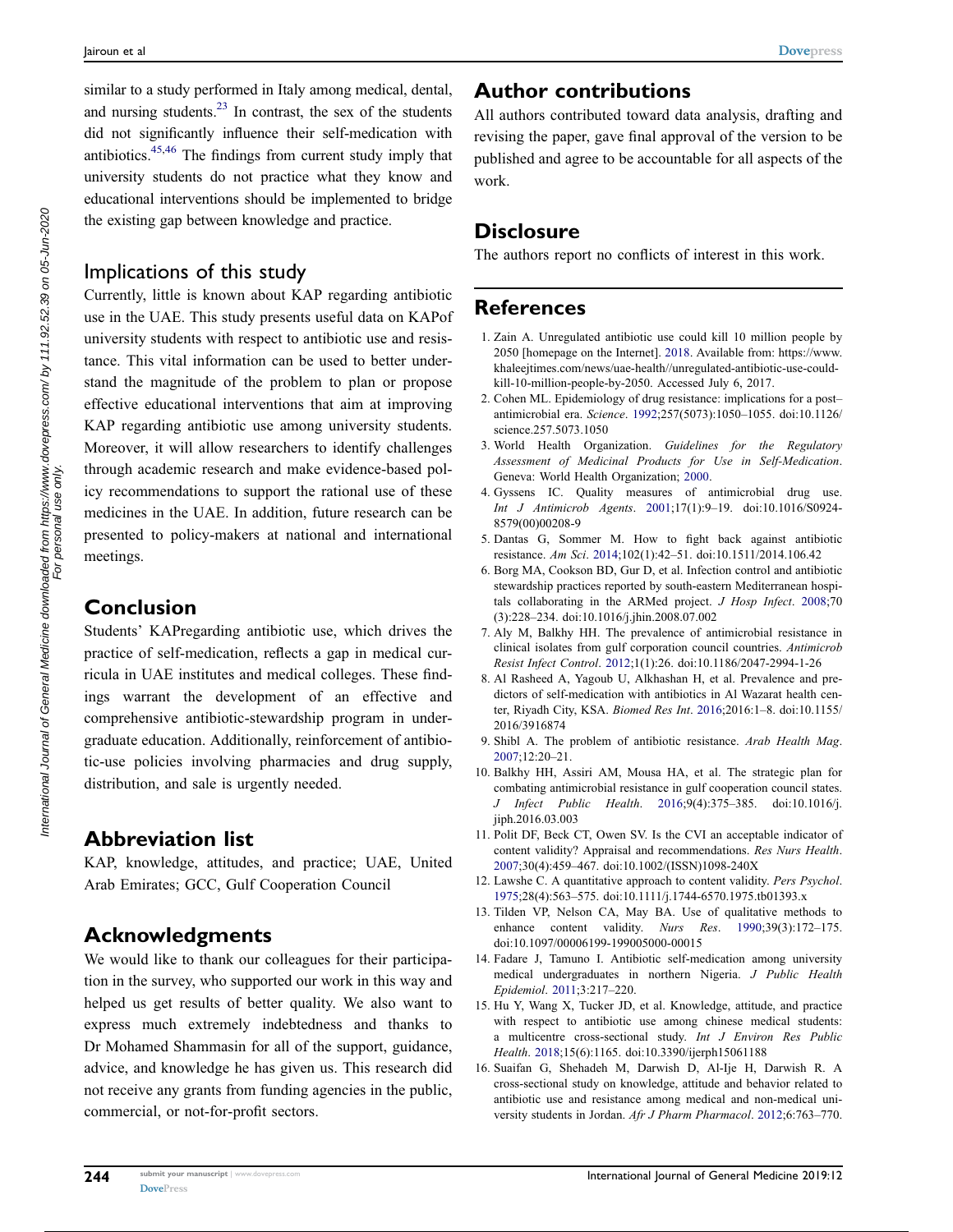- <span id="page-10-0"></span>17. Fejza A, Kryeziu Z, Kadrija K, Musa M. Pharmacy students' knowledge and attitudes about antibiotics in Kosovo. Pharm Pract (Granada). [2016;](#page-7-4)14(1):715. doi:[10.18549/PharmPract.2016.01.715](https://doi.org/10.18549/PharmPract.2016.01.715)
- <span id="page-10-1"></span>18. Abu-Helalah M, Alshraideh H, Hijazeen J, et al. Antibiotic use and misuse among university students in Jordan. Bull Environ Pharmacol Life Sci. [2014](#page-7-4);4:62–71.
- <span id="page-10-2"></span>19. Saleem Z, Saeed H, Ahmad M, et al. Antibiotic self-prescribing trends, experiences and attitudes in upper respiratory tract infection among pharmacy and non-pharmacy students: a study from Lahore. PLoS One. [2016;](#page-8-0)11(2):e0149929. doi:[10.1371/journal.pone.0149929](https://doi.org/10.1371/journal.pone.0149929)
- <span id="page-10-3"></span>20. Pan H, Cui B, Zhang D, Farrar J, Law F, Ba-Thein W. Prior knowledge, older age, and higher allowance are risk factors for self-medication with antibiotics among university students in southern China. PLoS One. [2012](#page-8-0);7(7):e41314. doi:[10.1371/journal.pone.0041314](https://doi.org/10.1371/journal.pone.0041314)
- <span id="page-10-4"></span>21. Lv B, Zhou Z, Xu G, et al. Knowledge, attitudes and practices concerning self-medication with antibiotics among university students in western China. Trop Med Int Health. [2014;](#page-8-1)19(7):769–779. doi:[10.1111/tmi.12251](https://doi.org/10.1111/tmi.12251)
- <span id="page-10-5"></span>22. Ahmed A, Eltayeb I, Eltahir M. Patterns of self-medication with antibiotics in Khartoum State, Sudan. World J Pharm Res. [2014;](#page-8-2)3:678–692.
- <span id="page-10-6"></span>23. Scaioli G, Gualano MR, Gili R, Masucci S, Bert F, Siliquini R. Antibiotic use: a cross-sectional survey assessing the knowledge, attitudes and practices amongst students of a school of medicine in Italy. PLoS One. [2015](#page-8-3);10(4):e0122476. doi:[10.1371/journal.pone.0122476](https://doi.org/10.1371/journal.pone.0122476)
- <span id="page-10-7"></span>24. Williams A, Crawford K. Self-medication practices among undergraduate nursing and midwifery students in Australia: a cross-sectional study. Contemp Nurse. [2016;](#page-8-4)52(4):410–420. doi:[10.1080/10376178.2016.1197782](https://doi.org/10.1080/10376178.2016.1197782)
- <span id="page-10-8"></span>25. Xing Y, Kang R. Antibiotic abuse of 500 undergraduates. Chin J Sch Doctor. [2007;](#page-8-5)21:287–288.
- <span id="page-10-9"></span>26. Ahmad MS. A cross-sectional study on knowledge, attitude, and behavior related to antibiotic use among undergraduate medical students in a tertiary care medical college, Kashmir. Int J Basic Clin Pharmacol. [2015;](#page-8-6)4(6):1156–1162.
- <span id="page-10-10"></span>27. Bala R, Singh H, Kaur K, Girish P, Kohli K. Knowledge and attitude towards antimicrobial self medication usage: a cross sectional study among medical and nursing students. Int J Basic Clin Pharmacol. [2013;](#page-8-5)2(4):428–432. doi:[10.5455/2319-2003.ijbcp20130816](https://doi.org/10.5455/2319-2003.ijbcp20130816)
- <span id="page-10-11"></span>28. Sharif SI, Sharif RS. Antibiotics use with and without a prescription in healthcare students. Am J Pharmacol Sci. [2013](#page-8-7);1(5):96–99.
- <span id="page-10-12"></span>29. Shehadeh M, Suaifan G, Darwish RM, Wazaify M, Zaru L, Alja'fari S. Knowledge, attitudes and behavior regarding antibiotics use and misuse among adults in the community of Jordan. A pilot study. Saudi Pharm J. [2012](#page-8-8);20(2):125–133. doi:[10.1016/j.jsps.2011.11.004](https://doi.org/10.1016/j.jsps.2011.11.004)
- <span id="page-10-16"></span>30. Jorak A, Keihanian F, Saeidinia A, Heidarzadeh A, Saeidinia F. A cross sectional study on knowledge, attitude and practice of medical students toward antibiotic resistance and its prescription, Iran. Adv Environ Biol. [2014;](#page-8-9)8:675–681.
- 31. Humphreys H, Dillane T, O'Connell B, Luke LC. Survey of recent medical graduates' knowledge and understanding of the treatment and prevention of infection. Ir Med J. 2006;99(2):58–59.
- 32. Ibia E, Sheridan M, Schwartz R. Knowledge of the principles of judicious antibiotic use for upper respiratory infections: a survey of senior medical students. South Med J. 2005;98(9):889-895. doi:[10.1097/01.smj.0000177439.89762.ee](https://doi.org/10.1097/01.smj.0000177439.89762.ee)
- <span id="page-10-13"></span>33. Hussain A, Alleyne S, Jenkins D. A survey of attitudes towards methicillin-resistant Staphylococcus aureus bacteraemias amongst United Kingdom microbiologists. J Antimicrob Chemother. [2010](#page-8-10);65 (2):347–349. doi:[10.1093/jac/dkp456](https://doi.org/10.1093/jac/dkp456)
- <span id="page-10-14"></span>34. Dutt H, Sarkhil M, Abdul M, Singh G. A comparative knowledge, attitude, and practice study of antimicrobial use, self-medication and antimicrobial resistance among final year students of MBBS, BDS, and BSc Nursing at a tertiary care hospital at Kannur. Natl J Physiol Pharm Pharmacol. [2018](#page-8-11);8(9):1305–1311. doi:[10.5455/](https://doi.org/10.5455/njppp.2018.8.0518130052018) [njppp.2018.8.0518130052018](https://doi.org/10.5455/njppp.2018.8.0518130052018)
- <span id="page-10-15"></span>35. Brahmbhatt KR, Patel AB. Knowledge of antimicrobial resistance among undergraduate medical students in a medical college of Gujarat: institution based cross-sectional study. Int J Community Med Public Health. [2018](#page-8-12);5(2):754–758. doi:[10.18203/2394-6040.](https://doi.org/10.18203/2394-6040.ijcmph20180263) [ijcmph20180263](https://doi.org/10.18203/2394-6040.ijcmph20180263)
- <span id="page-10-17"></span>36. Padmanabha T, Nandini T, Manu G, Savkar M, Shankar R. Knowledge, attitude and practices of antibiotic usage among the medical undergraduates of a tertiary care teaching hospital: an observational cross-sectional study. Int J Basic Clin Pharmacol. [2016](#page-8-12);5:2432–2437.
- 37. Thriemer K, Katuala Y, Batoko B, et al. Antibiotic prescribing in DR Congo: a knowledge, attitude and practice survey among medical doctors and students. PLoS One. 2013;8(2):e55495. doi:[10.1371/jour](https://doi.org/10.1371/journal.pone.0055495)[nal.pone.0055495](https://doi.org/10.1371/journal.pone.0055495)
- <span id="page-10-18"></span>38. Abbo LM, Cosgrove SE, Pottinger PS, et al. Medical students' perceptions and knowledge about antimicrobial stewardship: how are we educating our future prescribers? Clin Infect Dis. [2013](#page-8-13);57 (5):631–638. doi:[10.1093/cid/cit370](https://doi.org/10.1093/cid/cit370)
- <span id="page-10-19"></span>39. Dyar OJ, Pulcini C, Howard P, Nathwani D; ESGAP (ESCMID Study Group for Antibiotic Policies). European medical students: a first multicentre study of knowledge, attitudes and perceptions of antibiotic prescribing and antibiotic resistance. J Antimicrob Chemother. [2014](#page-8-12);69(3):842–846. doi:[10.1093/jac/dkt440](https://doi.org/10.1093/jac/dkt440)
- <span id="page-10-20"></span>40. Limaye D, Naware S, Bare P, et al. Knowledge, attitude and practices of antibiotic usage among students from Mumbai University. Int J Res Med Sci. [2018;](#page-8-14)6:1908–1912. doi:[10.18203/2320-6012.](https://doi.org/10.18203/2320-6012.ijrms20182270) [ijrms20182270](https://doi.org/10.18203/2320-6012.ijrms20182270)
- <span id="page-10-21"></span>41. Khan AKA, Banu G. Antibiotic resistance and usage-a survey on the knowledge, attitude, perceptions and practices among the medical students of a southern Indian teaching hospital. J Clin Diagn Res. [2013](#page-8-1);7(8):1613–1616.
- <span id="page-10-22"></span>42. Virmani S, Nandigam M, Kapoor B, Makhija P, Nair S. Antibiotic use among health science students in an Indian University: a cross sectional study. Clin Epidemiol Glob Health. [2017;](#page-8-15)5(4):176-179. doi:[10.1016/j.cegh.2017.04.005](https://doi.org/10.1016/j.cegh.2017.04.005)
- <span id="page-10-23"></span>43. Mukharjee SK, Mahmud I, Akter S, Hossain S. Knowledge, attitudes and practices regarding antibiotic use among the students of microbiology department at Noakhali Science and Technology University, Bangladesh. J Drug Deliv Ther. [2017](#page-8-16);7(4):34–37.
- 44. James H, Handu SS, Al Khaja KA, Otoom S, Sequeira RP. Evaluation of the knowledge, attitude and practice of self-medication among first-year medical students. Med Princ Pract. 2006;15(4):270–275. doi:[10.1159/000092989](https://doi.org/10.1159/000092989)
- <span id="page-10-28"></span>45. Ahmad A, Khan MU, Patel I, Maharaj S, Pandey S, Dhingra S. Knowledge, attitude and practice of B.Sc. Pharmacy students about antibiotics in Trinidad and Tobago. J Res Pharm Pract. [2015](#page-8-17);4 (1):37–41. doi:[10.4103/2279-042X.150057](https://doi.org/10.4103/2279-042X.150057)
- <span id="page-10-24"></span>46. Asogwa I, Offor S, Mbagwu H. Knowledge, attitude and practice towards antibiotics use among non-medical university students in Uyo, Nigeria. J Adv Med Pharm Sci. [2017](#page-8-6);15(1):1–11.
- <span id="page-10-25"></span>47. Ohl CA, Luther VP. Health care provider education as a tool to enhance antibiotic stewardship practices. Infect Dis Clin North Am. [2014](#page-8-1);28(2):177–193. doi:[10.1016/j.idc.2014.02.001](https://doi.org/10.1016/j.idc.2014.02.001)
- <span id="page-10-26"></span>48. Huang Y, Gu J, Zhang M, et al. Knowledge, attitude and practice of antibiotics: a questionnaire study among 2500 Chinese students. BMC Med Educ. [2013;](#page-8-8)13:163. doi:[10.1186/1472-6920-13-99](https://doi.org/10.1186/1472-6920-13-99)
- <span id="page-10-27"></span>49. Ganesh M, Sridevi S, Paul C. Antibiotic use among medical and para medical students: knowledge, attitude and its practice in a tertiary health care centre in Chennai – a scientific insight. Int J Sci Res. [2014](#page-8-8);3(7):332–335.
- <span id="page-10-29"></span>50. Jamshed SQ, Elkalmi R, Rajiah K, et al. Understanding of antibiotic use and resistance among final-year pharmacy and medical students: a pilot study. J Infect Dev Ctries. [2014;](#page-8-17)8(6):780–785. doi:[10.3855/](https://doi.org/10.3855/jidc.3833) iidc.3833